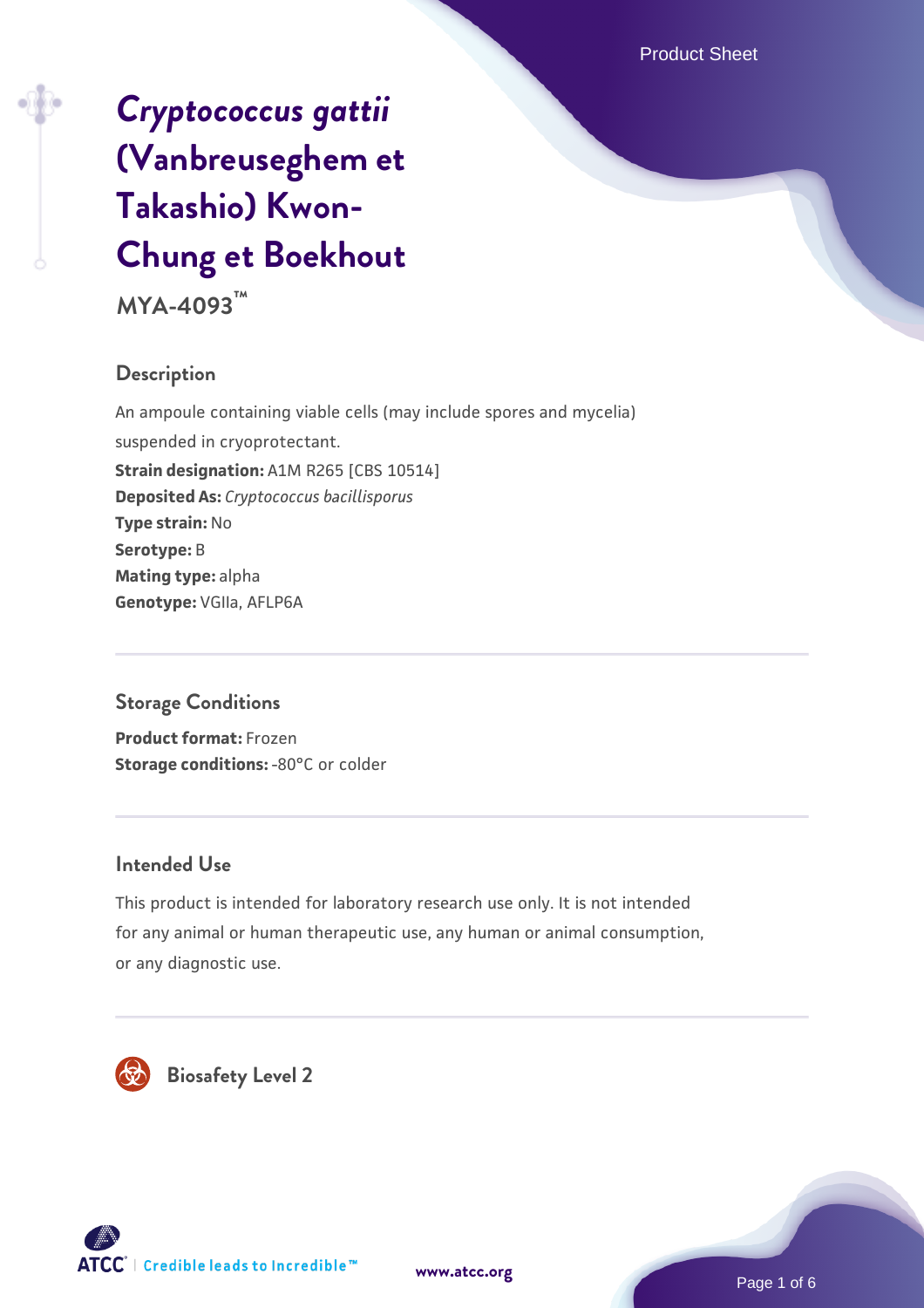ATCC determines the biosafety level of a material based on our risk assessment as guided by the current edition of *Biosafety in Microbiological and Biomedical Laboratories (BMBL)*, U.S. Department of Health and Human Services. It is your responsibility to understand the hazards associated with the material per your organization's policies and procedures as well as any other applicable regulations as enforced by your local or national agencies.

ATCC highly recommends that appropriate personal protective equipment is always used when handling vials. For cultures that require storage in liquid nitrogen, it is important to note that some vials may leak when submersed in liquid nitrogen and will slowly fill with liquid nitrogen. Upon thawing, the conversion of the liquid nitrogen back to its gas phase may result in the vial exploding or blowing off its cap with dangerous force creating flying debris. Unless necessary, ATCC recommends that these cultures be stored in the vapor phase of liquid nitrogen rather than submersed in liquid nitrogen.

## **Certificate of Analysis**

For batch-specific test results, refer to the applicable certificate of analysis that can be found at www.atcc.org.

### **Growth Conditions**

**Medium:**  [ATCC Medium 28: Emmons' modification of Sabouraud's agar/broth](https://www.atcc.org/-/media/product-assets/documents/microbial-media-formulations/2/8/atcc-medium-28.pdf?rev=0da0c58cc2a343eeae735016b70809bb) [ATCC Medium 200: YM agar or YM broth](https://www.atcc.org/-/media/product-assets/documents/microbial-media-formulations/2/0/0/atcc-medium-200.pdf?rev=ac40fd74dc13433a809367b0b9da30fc) [ATCC Medium 1245: YEPD](https://www.atcc.org/-/media/product-assets/documents/microbial-media-formulations/1/2/4/5/atcc-medium-1245.pdf?rev=705ca55d1b6f490a808a965d5c072196) **Temperature:** 24-26°C **Atmosphere:** Aerobic



**[www.atcc.org](http://www.atcc.org)**

Page 2 of 6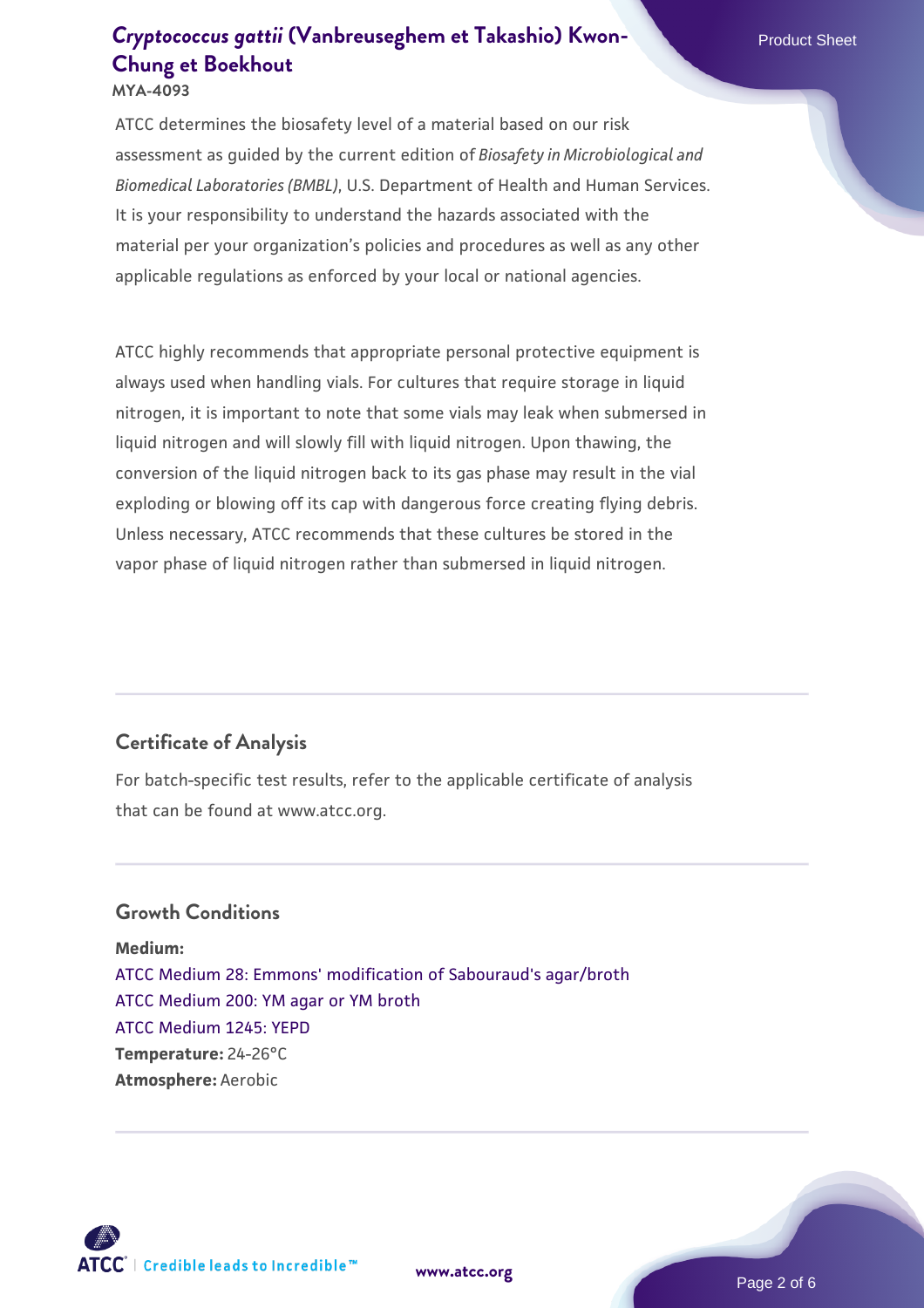# **[Cryptococcus gattii](https://www.atcc.org/products/mya-4093)** [\(Vanbreuseghem et Takashio\) Kwon-](https://www.atcc.org/products/mya-4093) Product Sheet **[Chung et Boekhout](https://www.atcc.org/products/mya-4093)**

**MYA-4093**

## **Handling Procedures**

**Frozen ampoules** packed in dry ice should either be thawed immediately or stored in liquid nitrogen. If liquid nitrogen storage facilities are not available, frozen ampoules may be stored at or below -70°C for approximately one week. **Do not under any circumstance store frozen ampoules at refrigerator freezer temperatures (generally -20°C).** Storage of frozen material at this temperature will result in the death of the culture.

- To thaw a frozen ampoule, place in a **25° to 30°C** water bath, until just 1. thawed (**approximately 5 minutes**). Immerse the ampoule just sufficient to cover the frozen material. Do not agitate the ampoule.
- 2. Immediately after thawing, wipe down ampoule with 70% ethanol and aseptically transfer 50 µL (or any amount desired up to all) of the content onto a plate or broth with medium recommended.
- Incubate the inoculum/strain at the temperature and conditions 3. recommended.
- 4. Inspect for growth of the inoculum/strain regularly. The sign of viability is noticeable typically after 1-2 days of incubation. However, the time necessary for significant growth will vary from strain to strain.

#### **Notes**

Deposited as *Cryptococcus bacillisporus*.

Additional, updated information on this product may be available on the ATCC web site at www.atcc.org.

## **Material Citation**

If use of this material results in a scientific publication, please cite the material in the following manner: *Cryptococcus gattii* (Vanbreuseghem et Takashio) Kwon-Chung et Boekhout (ATCC MYA-4093)

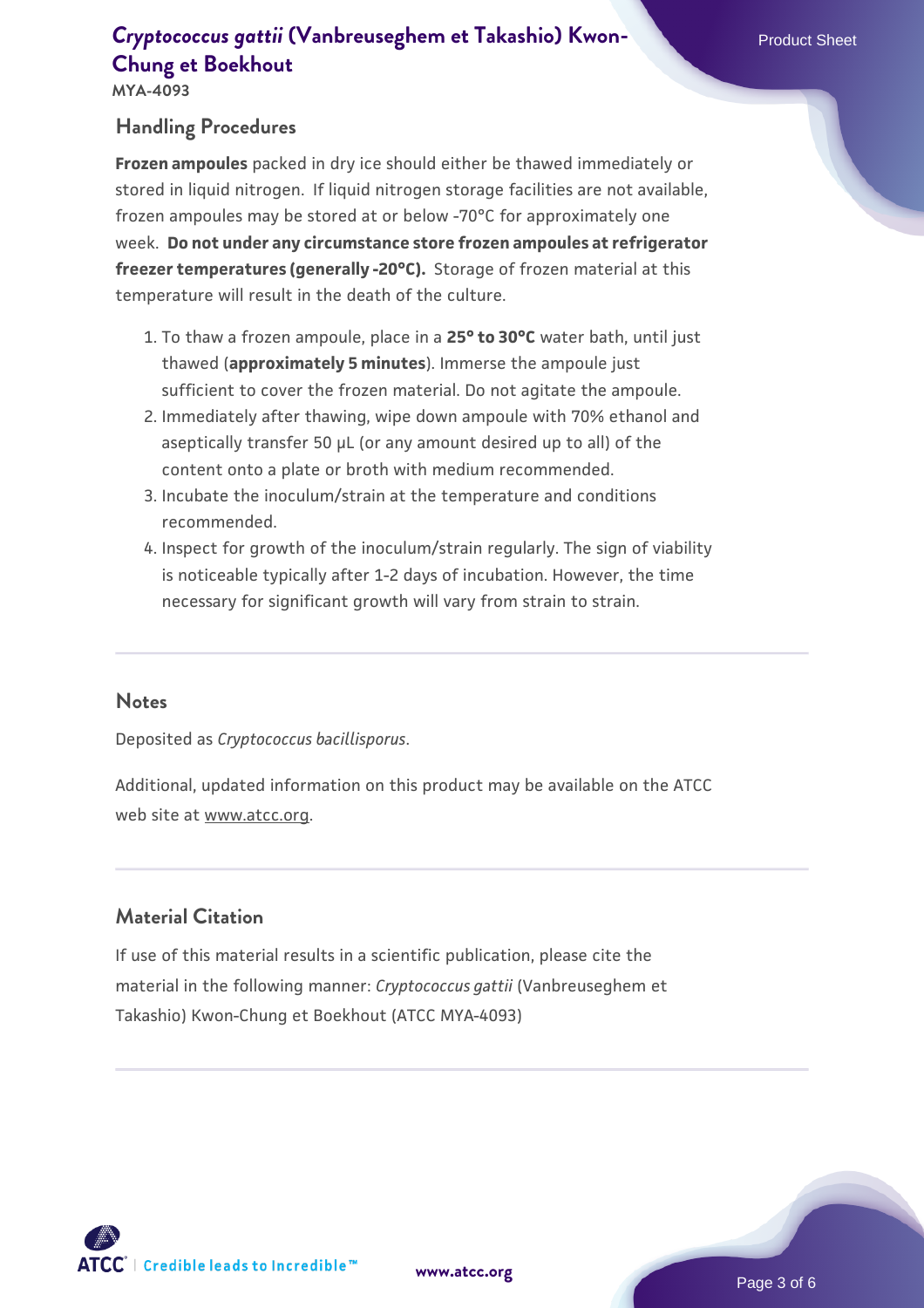# **[Cryptococcus gattii](https://www.atcc.org/products/mya-4093)** [\(Vanbreuseghem et Takashio\) Kwon-](https://www.atcc.org/products/mya-4093)**New American Product Sheet [Chung et Boekhout](https://www.atcc.org/products/mya-4093)**

**MYA-4093**

#### **References**

References and other information relating to this material are available at www.atcc.org.

## **Warranty**

The product is provided 'AS IS' and the viability of ATCC® products is warranted for 30 days from the date of shipment, provided that the customer has stored and handled the product according to the information included on the product information sheet, website, and Certificate of Analysis. For living cultures, ATCC lists the media formulation and reagents that have been found to be effective for the product. While other unspecified media and reagents may also produce satisfactory results, a change in the ATCC and/or depositor-recommended protocols may affect the recovery, growth, and/or function of the product. If an alternative medium formulation or reagent is used, the ATCC warranty for viability is no longer valid. Except as expressly set forth herein, no other warranties of any kind are provided, express or implied, including, but not limited to, any implied warranties of merchantability, fitness for a particular purpose, manufacture according to cGMP standards, typicality, safety, accuracy, and/or noninfringement.

## **Disclaimers**

This product is intended for laboratory research use only. It is not intended for any animal or human therapeutic use, any human or animal consumption, or any diagnostic use. Any proposed commercial use is prohibited without a license from ATCC.

While ATCC uses reasonable efforts to include accurate and up-to-date information on this product sheet, ATCC makes no warranties or representations as to its accuracy. Citations from scientific literature and

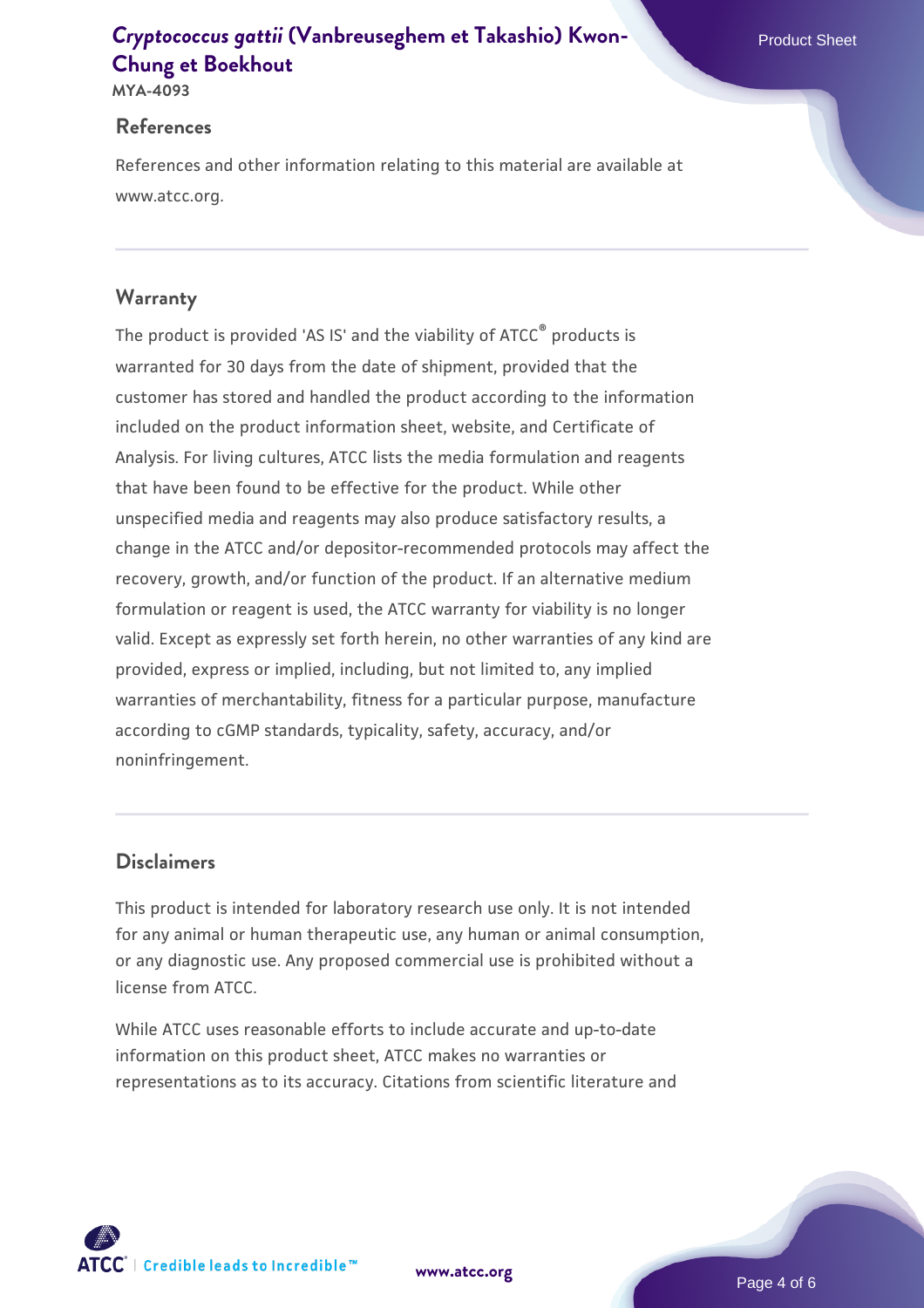# **[Cryptococcus gattii](https://www.atcc.org/products/mya-4093)** [\(Vanbreuseghem et Takashio\) Kwon-](https://www.atcc.org/products/mya-4093) **[Chung et Boekhout](https://www.atcc.org/products/mya-4093)**

**MYA-4093**

patents are provided for informational purposes only. ATCC does not warrant that such information has been confirmed to be accurate or complete and the customer bears the sole responsibility of confirming the accuracy and completeness of any such information.

This product is sent on the condition that the customer is responsible for and assumes all risk and responsibility in connection with the receipt, handling, storage, disposal, and use of the ATCC product including without limitation taking all appropriate safety and handling precautions to minimize health or environmental risk. As a condition of receiving the material, the customer agrees that any activity undertaken with the ATCC product and any progeny or modifications will be conducted in compliance with all applicable laws, regulations, and guidelines. This product is provided 'AS IS' with no representations or warranties whatsoever except as expressly set forth herein and in no event shall ATCC, its parents, subsidiaries, directors, officers, agents, employees, assigns, successors, and affiliates be liable for indirect, special, incidental, or consequential damages of any kind in connection with or arising out of the customer's use of the product. While reasonable effort is made to ensure authenticity and reliability of materials on deposit, ATCC is not liable for damages arising from the misidentification or misrepresentation of such materials.

Please see the material transfer agreement (MTA) for further details regarding the use of this product. The MTA is available at www.atcc.org.

### **Copyright and Trademark Information**

© ATCC 2021. All rights reserved. ATCC is a registered trademark of the American Type Culture Collection.

#### **Revision**

This information on this document was last updated on 2021-05-20



**[www.atcc.org](http://www.atcc.org)**